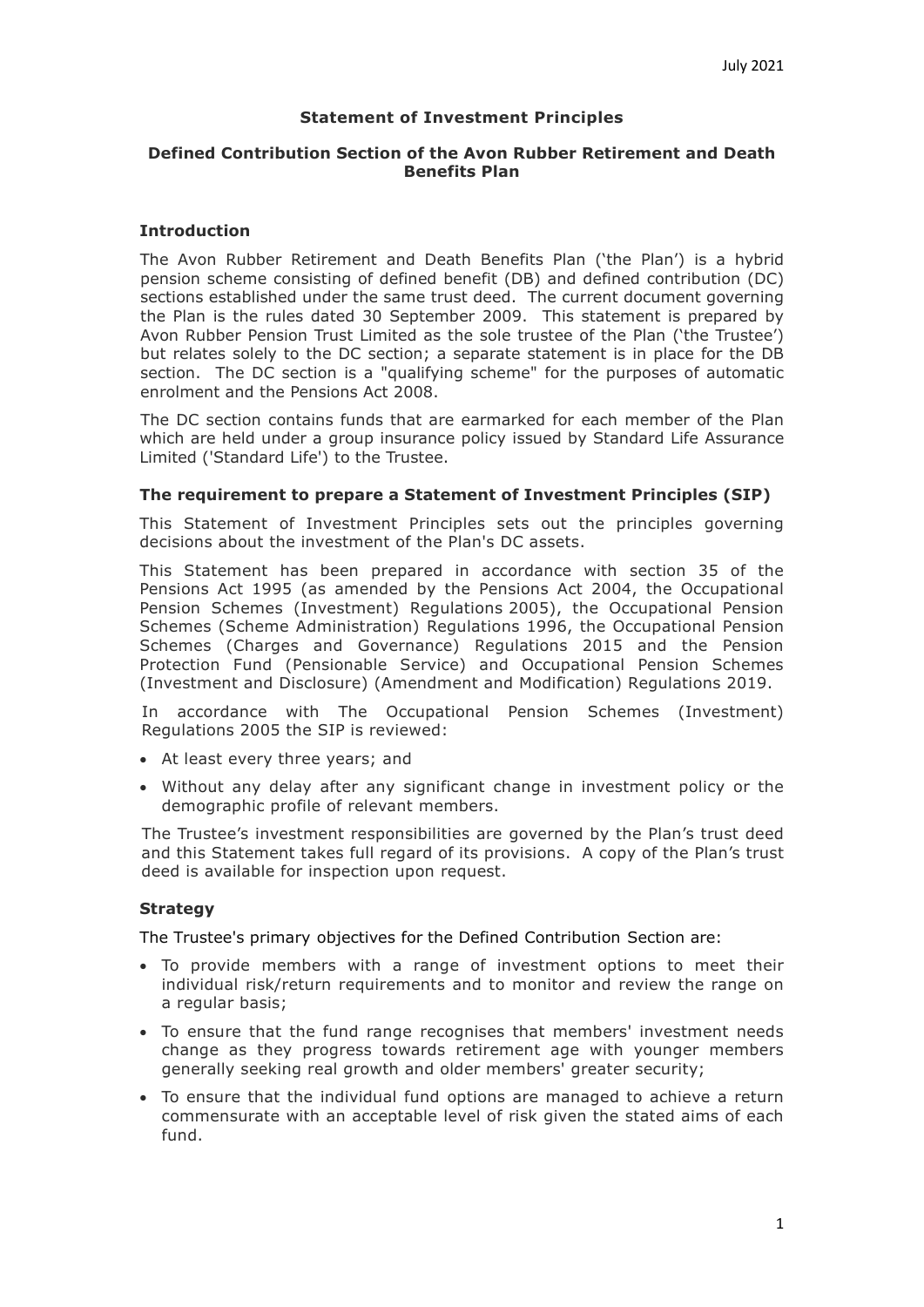The Trustee's policy is to provide suitable information for members so that they can make appropriate investment decisions. Members are responsible for selecting the fund or combination of funds in which they wish to invest their pension accounts from the available range.

The Trustee uses a fund platform provided by Standard Life to implement the Plan's objective. The platform provides access to a range of pooled funds and strategies through a single administration interface. The available funds and strategies are set out in the Appendix.

#### **Default Arrangement**

The Trustee is required to designate a default arrangement for members who join the Plan and do not choose an investment option for how their contributions are invested. The Trustee's objectives for the default arrangement are as follows:

- Aim for significant long term real growth while members are further away from retirement.
- Manage down volatility in fund values as members near retirement.
- Target an end point portfolio that is appropriate with how members may take their benefits when they retire.

The Trustee has designated the **Standard Life Passive Plus IV Universal Strategic Lifestyle Profile** as the default arrangement for the Plan.

There are three main stages in this investment strategy:

- More than 8 years to retirement (the 'growth phase'), assets are entirely invested in the Standard Life Passive Plus IV Pension Fund which is expected to produce real growth;
- Between 8 and 5 years to retirement, half of the assets are gradually moved into the Standard Life Pre-Retirement (Passive Plus Universal) Fund, which is expected to have lower volatility than the earlier growth phase;
- During the last 5 years before retirement, all the assets are gradually moved into the Standard Life At Retirement (Passive Plus Universal) Fund, which is expected to have lower volatility than the earlier funds and is designed to give flexibility at retirement or to be appropriate for drawdown.

Further details of the objectives of the fund managers in respect of the underlying funds used within the strategy are set out in the Appendix which also further details the kinds of investments held and the balance between them.

Other investment polices relating to the default arrangement are set out in the sections below.

Taken together, the objectives and policies the Trustee have adopted in respect of the default arrangement, and following analysis of the membership, are expected to meet the needs of members, by providing the following:

- The opportunity to increase the value of their benefits with investment growth.
- An investment which manages volatility in an appropriate and considered way.
- A portfolio commensurate with how members may take their benefits when they retire.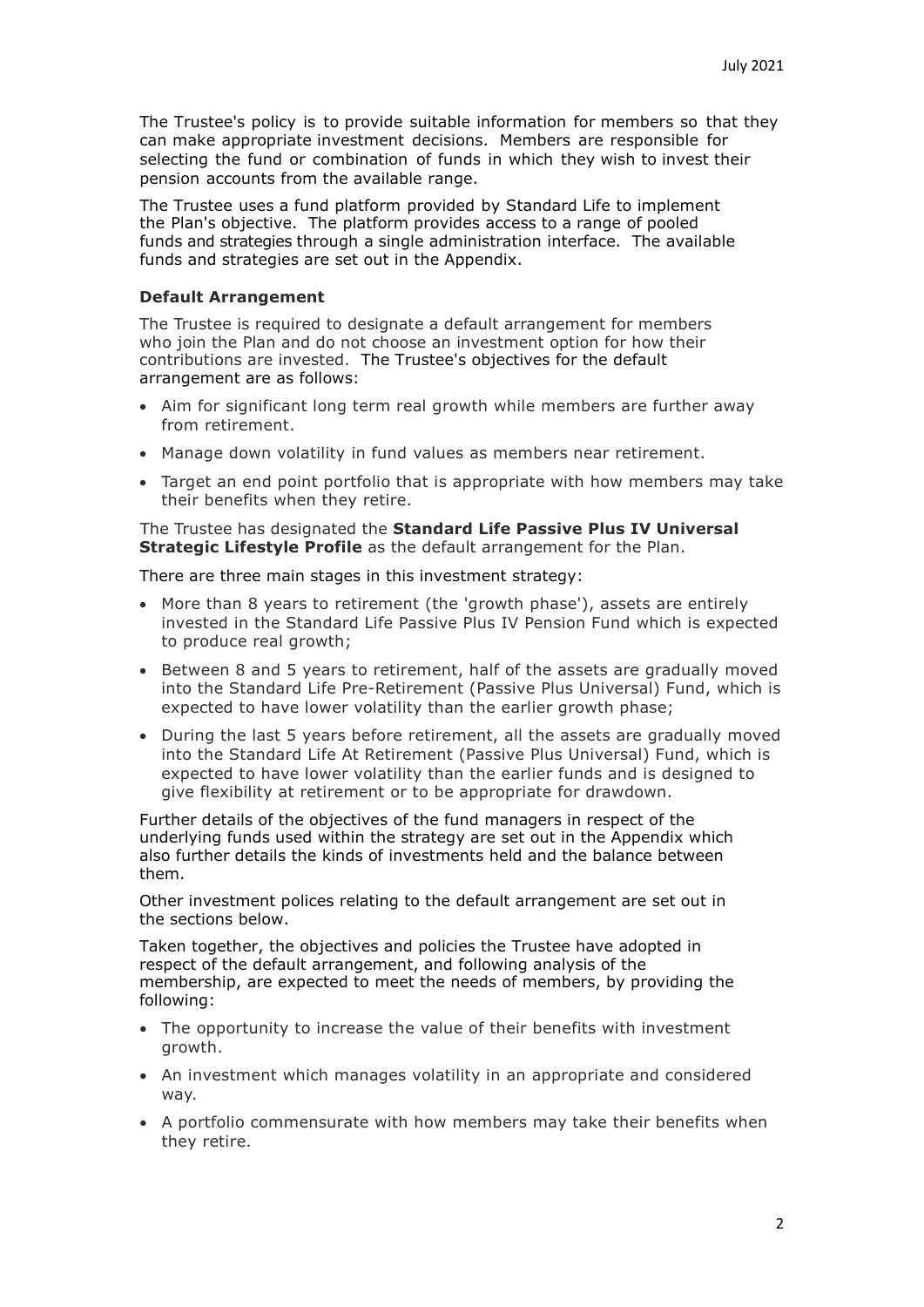### **Risk Measurement and Management**

The Trustee has considered risk from a number of perspectives.

The investment options made available to members have been chosen with the aim of enabling members to control the following risks:

- *Inflation risk.* The risk that the investment returns over members' working lives will not keep pace with inflation and will not, therefore, secure an adequate retirement benefit.
- *Volatility risk.* The risk of significant short-term fluctuations in the value of members' invested capital which some members may be concerned about.
- *Capital risk.* The risk of a significant fall in the value of members' invested capital as they approach retirement.
- *Conversion risk.* The risk that relative market movements in the years just prior to retirement lead to a substantial reduction in benefits secured.

A number of other risks have also been considered when deciding on the investment options to make available to members:

- *Default option risk.* The risk of the default option being unsuitable for the requirements of some members. The Trustee has provided additional Lifestyle and individual fund options in addition to the default and has communicated to members the need to review their own requirements and circumstances before making any investment decisions.
- *Investment Manager Risk.* The risk that the selected investment managers underperform their objectives. The Trustee also provides passive options that avoid active management risk.
- *Diversification Risk.* The Trustee has chosen funds that are constructed from well diversified portfolios of assets to reduce the stock specific risk faced by the Plan.
- *Liquidity.* Being forced to sell investments to pay benefits in unfavourable financial market conditions. The Trustee has invested in unitised pooled funds which are easily redeemable.
- *Geared or speculative investments using derivatives.* The Trustee has not invested in funds that are geared or make speculative use of derivatives.
- *Credit Risk.* The risk that one party to a financial instrument will cause a financial loss to the other party by failing to discharge an obligation. The credit risk the Plan is exposed to arises from both holdings in the underlying funds, and through the investment in the Standard Life platform.
- *Market Risk.* The Plan is subject to currency, interest rate and other price risk associated with the underlying investments on the Standard Life platform. These risks can impact the valuations of the funds. The Trustee has selected a wide range of funds to be available to allow members to suitably diversify their investments to manage these risks. This is also considered when setting the lifestyle strategies.

Due to the complex and interrelated nature of these risks, the Trustee generally considers these risks in a qualitative rather than quantitative manner as part of an ongoing review process.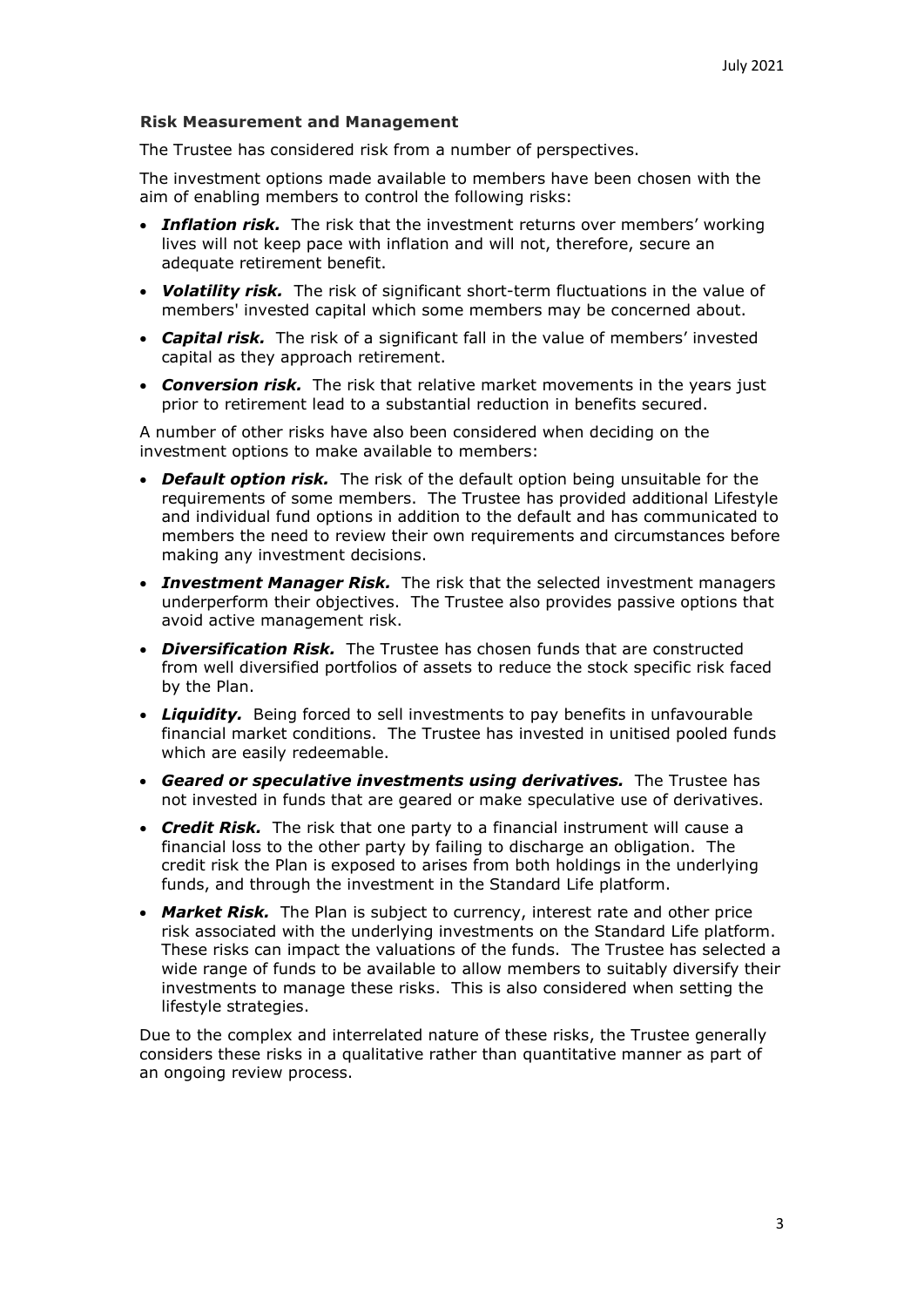# **Implementation**

The Trustee recognises that members have differing investment needs and that these may change during the course of members' working lives. The Trustee also recognises that members have different attitudes to risk, and also that different members may wish to target different forms of benefit at retirement.

The Trustee believes that members should be able to make their own investment decisions based on their individual circumstances. The Trustee regards its duty as making available a range of investment options sufficient to enable members to tailor their investment strategy to their own needs, if they so wish.

The range of funds, and default strategies, was chosen by the Trustee after taking advice from the Trustee's investment advisers. In choosing the Plan's investment options, it is the Trustee's policy to consider:

- <sup>A</sup> full range of asset classes.
- The suitability of the possible styles of investment management and the need for manager diversification.
- The suitability of each asset class for <sup>a</sup> defined contribution scheme.
- The need for appropriate diversification of asset classes.
- The current and expected future membership of the Plan.

## **Governance**

The Trustee is responsible for the investment of the Plan's assets. The Trustee takes some decisions itself and delegates others. When deciding which decisions to take itself and which to delegate, the Trustee has taken into account whether it has the appropriate training and expert advice in order to take an informed decision. The Trustee has established the following decision making structure:

## Trustee

- Monitors actual returns versus the Plan's investment objective.
- Sets structures and processes for carrying out its role.
- Selects investment advisers and fund managers.
- •Decides on appropriate structure for implementing investment strategy.
- Monitors investment advisers and fund managers.
- Makes ongoing decisions relevant to the operational principles of the Plan's investment strategy.
- Reviews the DC fund range and lifestyle options.

| <b>Investment Advisers</b>                                                                                  | <b>Platform Provider</b>                                                          |
|-------------------------------------------------------------------------------------------------------------|-----------------------------------------------------------------------------------|
| • Advise on all aspects of the investment<br>of the Plan's assets, including<br>implementation as required. | • Operates within the terms of this<br>statement and their written contracts.     |
|                                                                                                             | • Manages the allocation of certain of the                                        |
| - Advise on this statement.                                                                                 | funds (including the default) between                                             |
| • Provide any required training.                                                                            | underlying fund managers, in accordance<br>with agreed benchmarks and rebalancing |

The Pensions Act 1995 distinguishes between investments where the management is delegated to a fund manager under a written contract and those where a product is purchased directly, e.g. the purchase of an insurance policy or units in a pooled vehicle. The latter are known as direct investments.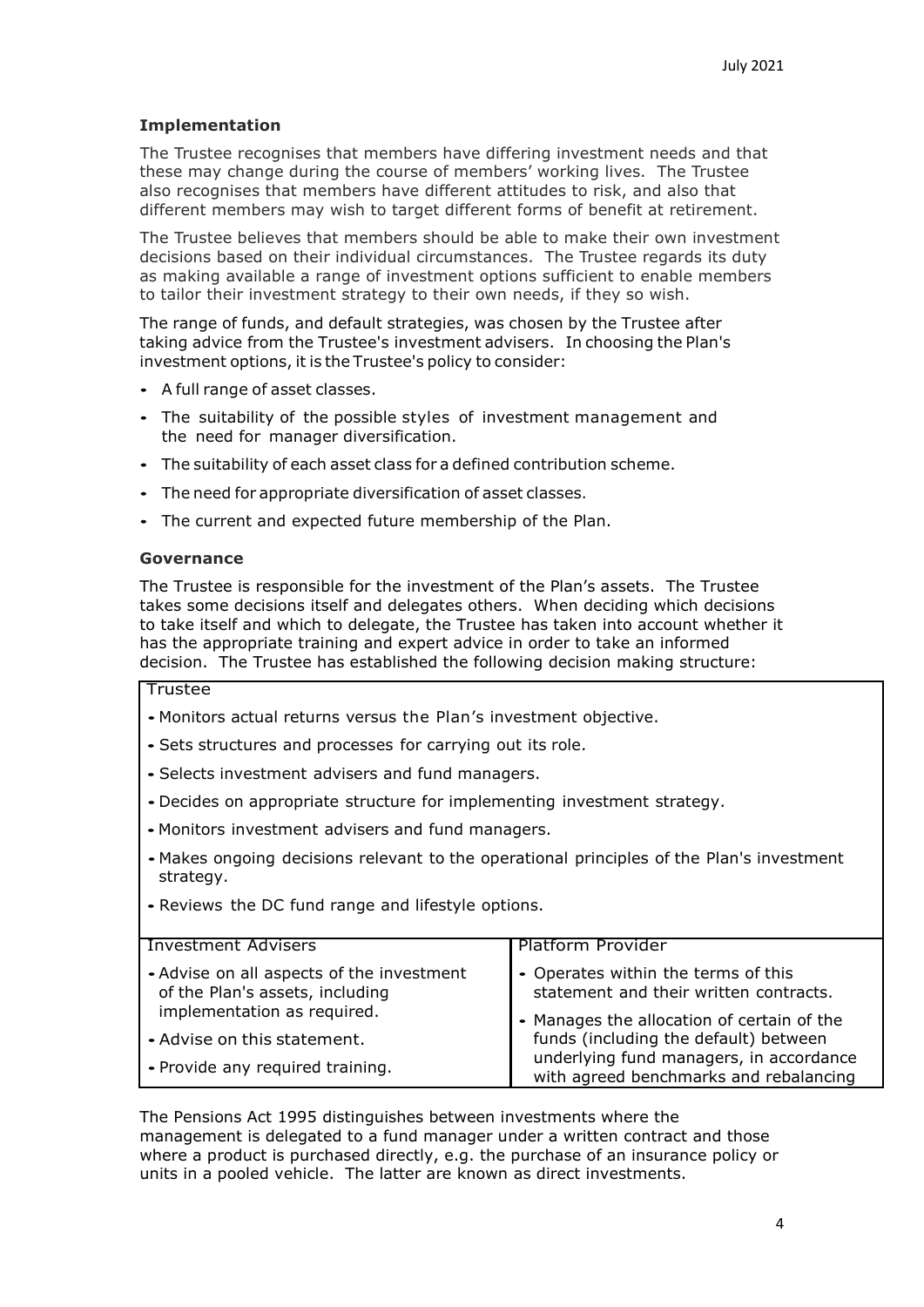The Trustee endorses the UK Stewardship Code (the 'Code') that was published in July 2010 by the Financial Reporting Council. The Code employs the same principles as set out in the Institutional Shareholder Committee's Statement of Principles.

The written advice will consider the issues set out in the Occupational Pension Schemes (Investment) Regulations 2005 and the principles contained in this statement. The regulations require all investments to be considered by the Trustee (or, to the extent delegated, by the fund managers) against the following criteria:

- The best interests of the members and beneficiaries
- Security
- Quality
- Liquidity
- **Profitability**
- Nature and duration of liabilities
- Tradability on regulated markets
- Diversification
- Use of derivatives

#### **Environmental, Social and Governance Considerations**

The Trustee views any considerations that can affect long term, risk adjusted returns as being financially material. Financially material considerations include environmental, social and governance factors, including climate change, which can negatively impact the value of investments held if not understood and evaluated properly.

The Trustee considers these risks by taking advice from their investment adviser when setting the Plan's investment strategy, when selecting managers and when monitoring their performance.

#### **Stewardship – Voting and Engagement**

As part of their delegated responsibilities, the Trustee expects the Plan's fund managers to:

- Where appropriate, engage with investee companies with the aim to protect and enhance the value of assets.
- Exercise the Trustee's voting rights in relation to the Plan's assets.

The Trustee regularly reviews the continuing suitability of the appointed managers and takes advice from the investment adviser with regard to any changes. This advice includes consideration of broader stewardship matters and the exercise of voting rights by the appointed managers. If a manager is found to be falling short of the standards that the Trustee expects, the Trustee undertakes to engage with the manager and seek a more sustainable position.

The Trustee endeavours to review the stewardship activities of its asset managers on an annual basis, covering both engagement and voting actions. The Trustee will review the alignment of its policies to those of that manager and ensure the manager uses its influence as a major institutional investor to carry out the Trustee's rights and duties as a responsible shareholder and asset owner. This will include voting, along with engaging with underlying investee companies and assets to promote good corporate governance and accountability.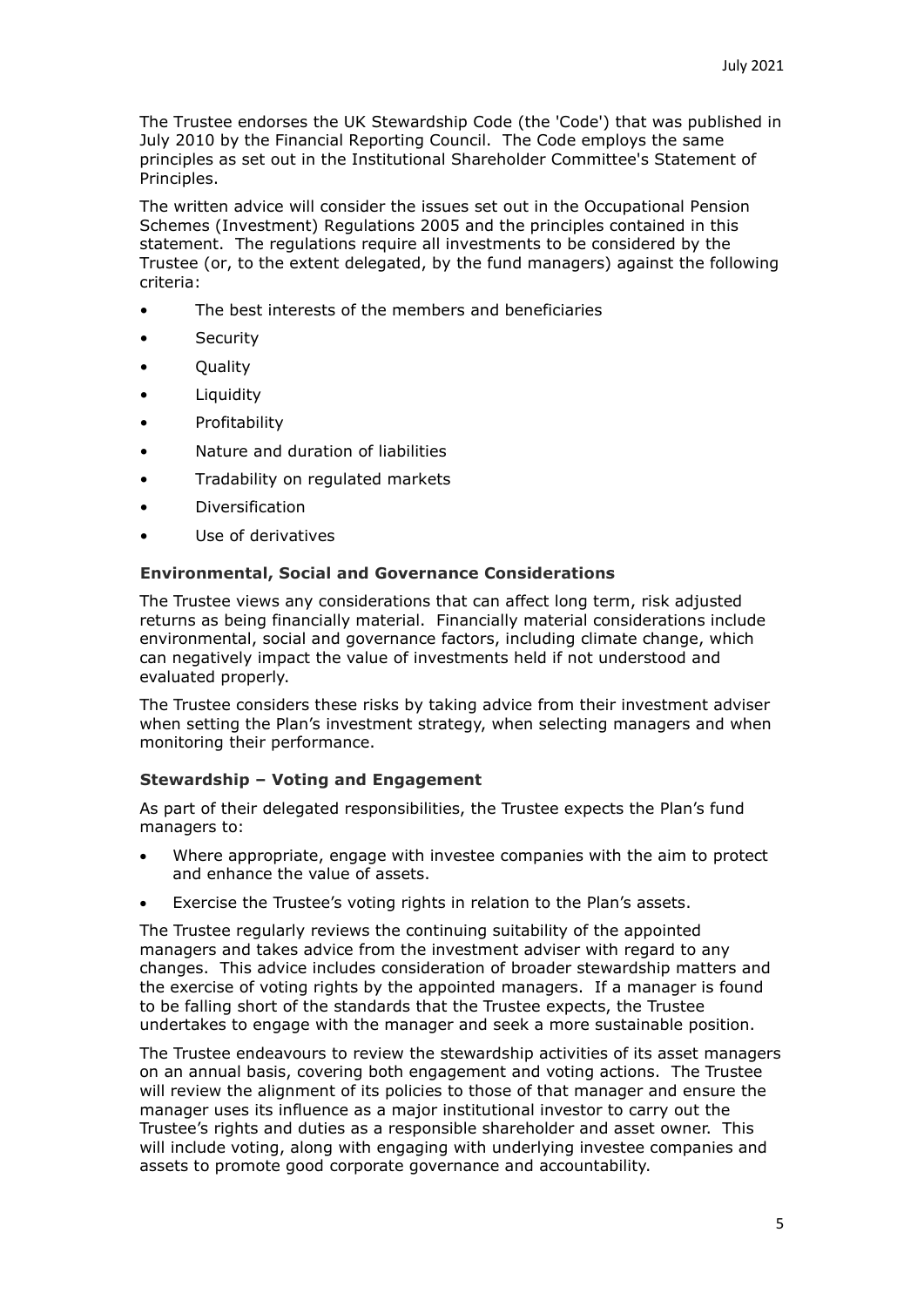## **Policies on Costs and Transparency**

It is the Trustee's view that long term performance, net of fees, is an important metric on which to evaluate its asset managers. Asset managers are remunerated by the deduction of set percentages of assets under management, which is in line with market practice. This avoids a short-term approach to investment performance that may be the result of any performance-related fees. The Trustee believes it is important to understand all the different costs and charges, which are paid by members. These include:

- explicit charges, such as the annual management charge, and additional expenses that are disclosed by fund managers as part of the Total Expense Ratio ('TER')
- implicit charges, such as the portfolio turnover costs (transaction costs) borne within a fund. The Trustee defines portfolio turnover costs as the costs incurred in buying and selling underlying securities held within the fund's portfolio. These are incurred on an ongoing basis and are implicit within the performance of each fund.

The Trustee collects information on these member-borne costs and charges on an annual basis, where available, and sets these out in the Fund's Annual Chairman's Statement regarding DC Governance (the "Annual Chairman's Statement"), which is made available to members in a publicly accessible location.

No specific ranges are set for acceptable costs and charges, particularly in relation to portfolio turnover costs. However, the Trustee expects its investment adviser to highlight if these costs and charges appear unreasonable when they are collected as part of the Annual Chairman's Statement exercise.

#### **Trustee's policies on arrangements with asset managers**

The Trustee monitors those investments used by the Plan to consider the extent to which the investment strategy and decisions of the asset managers are aligned with the Trustee's policies as set out in the Statement of Investment Principles, including those on non-financial matters.

The Trustee also monitors those investments available through the Plan, but not included in the default strategy. This includes monitoring the extent to which asset managers:

- make decisions based on assessments about medium- to long-term financial and non-financial performance of an issuer of debt or equity; and
- engage with issuers of debt or equity in order to improve their performance in the medium- to long-term.

The Trustee is supported in this monitoring activity by its investment consultant.

Before appointment of a new investment, the Trustee reviews the governing documentation associated with the investment and will consider the extent to which it aligns with the Trustee's policies. Where possible, the Trustee will seek to express its expectations to the asset managers to try to achieve greater alignment.

The Trustee believes that setting clear expectations to the asset managers and regular monitoring of asset managers' performance and investment strategy is, in most cases, sufficient to incentivise the asset managers to make decisions that align with the Trustee's policies and are based on assessments of medium and long-term financial and non-financial performance.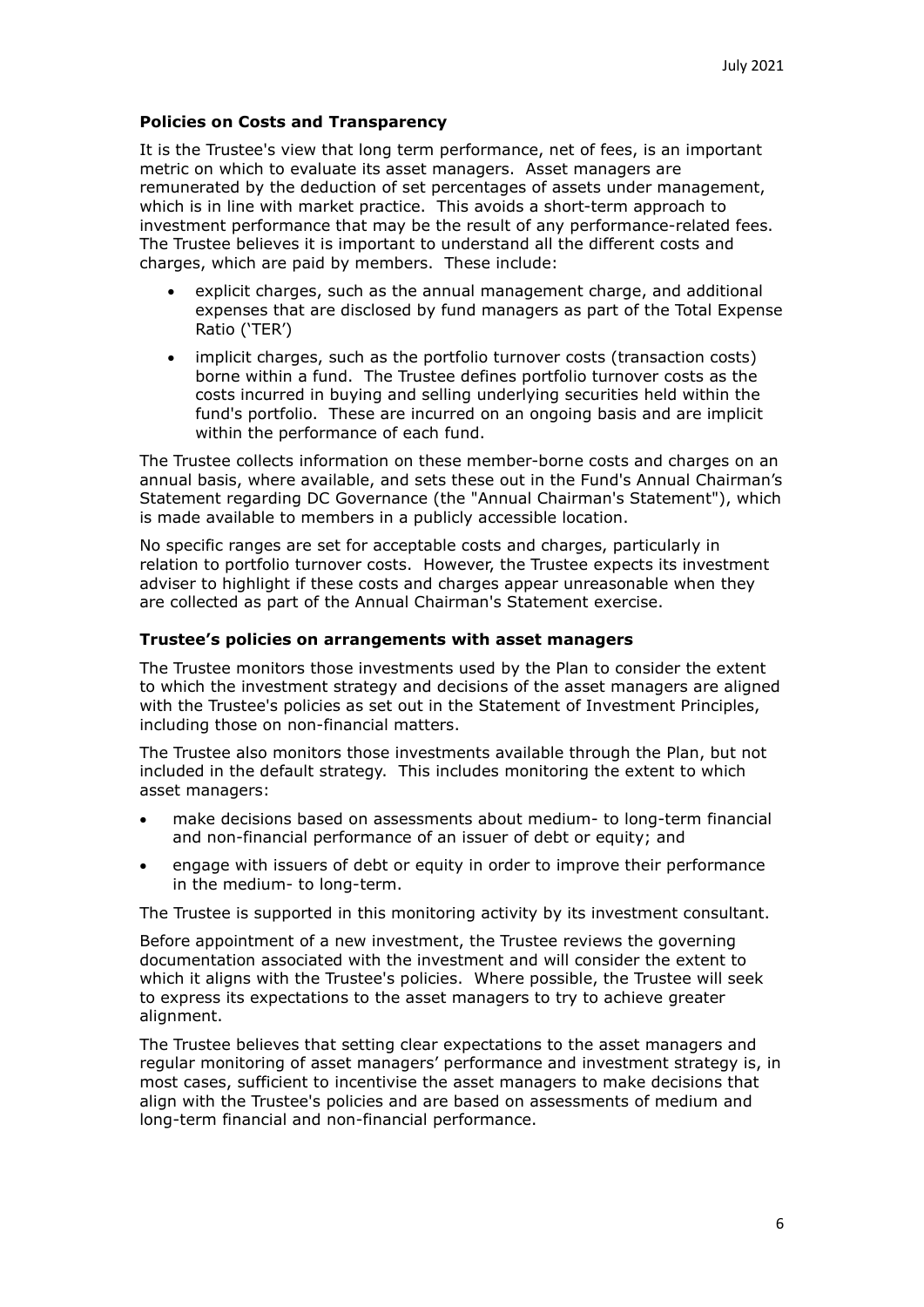Where asset managers are considered to be making decisions that are not in line with the Trustee's policies, expectations, or the other considerations set out above, the Trustee will typically first engage with the manager but could ultimately replace the asset manager where this is deemed necessary.

There is typically no set duration for arrangements with asset managers, although the continued appointment for all asset managers will be reviewed periodically, and at least every three years.

# **Members' Views and Non-Financial Factors**

The Trustee recognises the importance of offering a suitable range of investment options for members and, where applicable, will consider member feedback on updating the default strategy and self-select fund range.

The funds that make up the default strategy and other investment options do not apply purely ethical or moral judgements as the basis for investment decisions.

# **Realisation of Investments**

The Plan's assets are invested in daily priced pooled investment funds, and the vast majority of the underlying assets are invested in quoted markets. The platform provider can be required to realise investments as soon as it becomes appropriate to do so.

## **Review**

The Trustee will review this SIP at least every three years and immediately following any significant change in investment policy or the demographic profile of relevant members. The Trustee will take investment advice and consult with the Sponsoring Employer over any changes to the SIP.

Dated: XX September 2021

Signed:

………………………………………………………

Name:

Signed:

………………………………………………………

Name: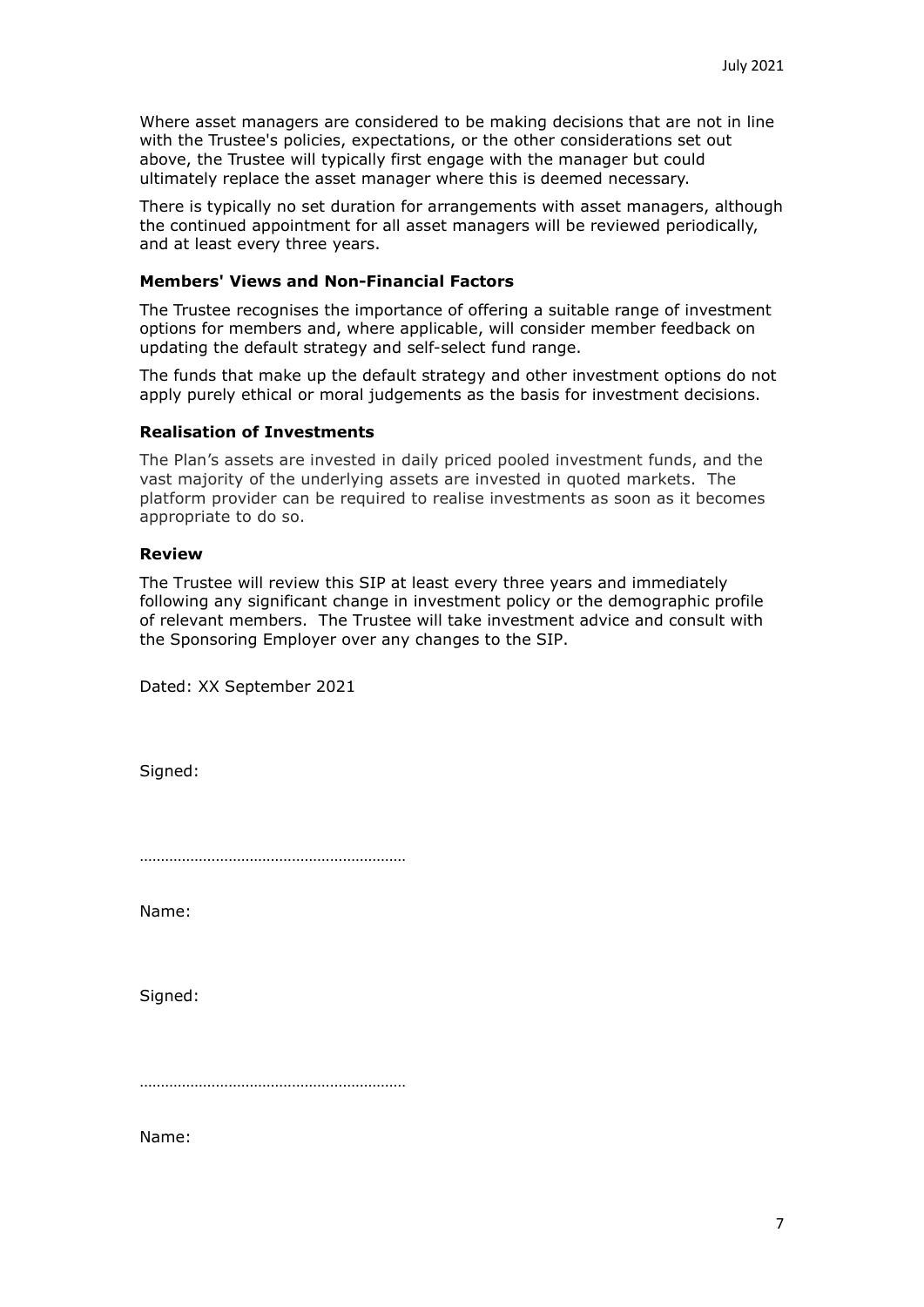# **APPENDIX**

# **Default Lifestyle Strategy**

The Trustee has designated the Standard Life Passive Plus IV Universal Lifestyle Strategy as the default for the Plan. Details of this strategy are set out below:



The strategy invests in three funds over time:

**Standard Life Passive Plus IV Pension Fund** – this aims to provide long term growth while being managed to a level of risk. The fund aims to meet this goal by investing in assets such as equities, bonds and non-residential property.

**Standard Life Pre Retirement (Passive Plus Universal) Pension Fund** – this aims to provide growth with lower levels of volatility than the Standard Life Passive Plus IV Pension Fund. The fund aims to meet this goal by investing in assets such as equities, bonds and non-residential property.

**Standard Life At Retirement (Passive Plus Universal) Pension Fund** – this aims to provide a low volatility investment in the approach to retirement and is designed to be appropriate for members who want flexibility or who intend to access their pension savings through income drawdown. The fund aims to meet this goal by investing in assets such as equities, bonds, non-residential property and cash.

# **Alternative Lifestyle strategies**

In addition to the default lifestyle strategy, the Trustee offers four alternative lifestyle strategies:

- 1. Standard Life Passive Plus IV Annuity Lifestyle
- 2. Standard Life Passive Plus IV Lump Sum Lifestyle
- 3. Standard Life Passive Plus III Universal Lifestyle
- 4. Standard Life Passive Plus V Universal Lifestyle

Details of these strategies are set out below.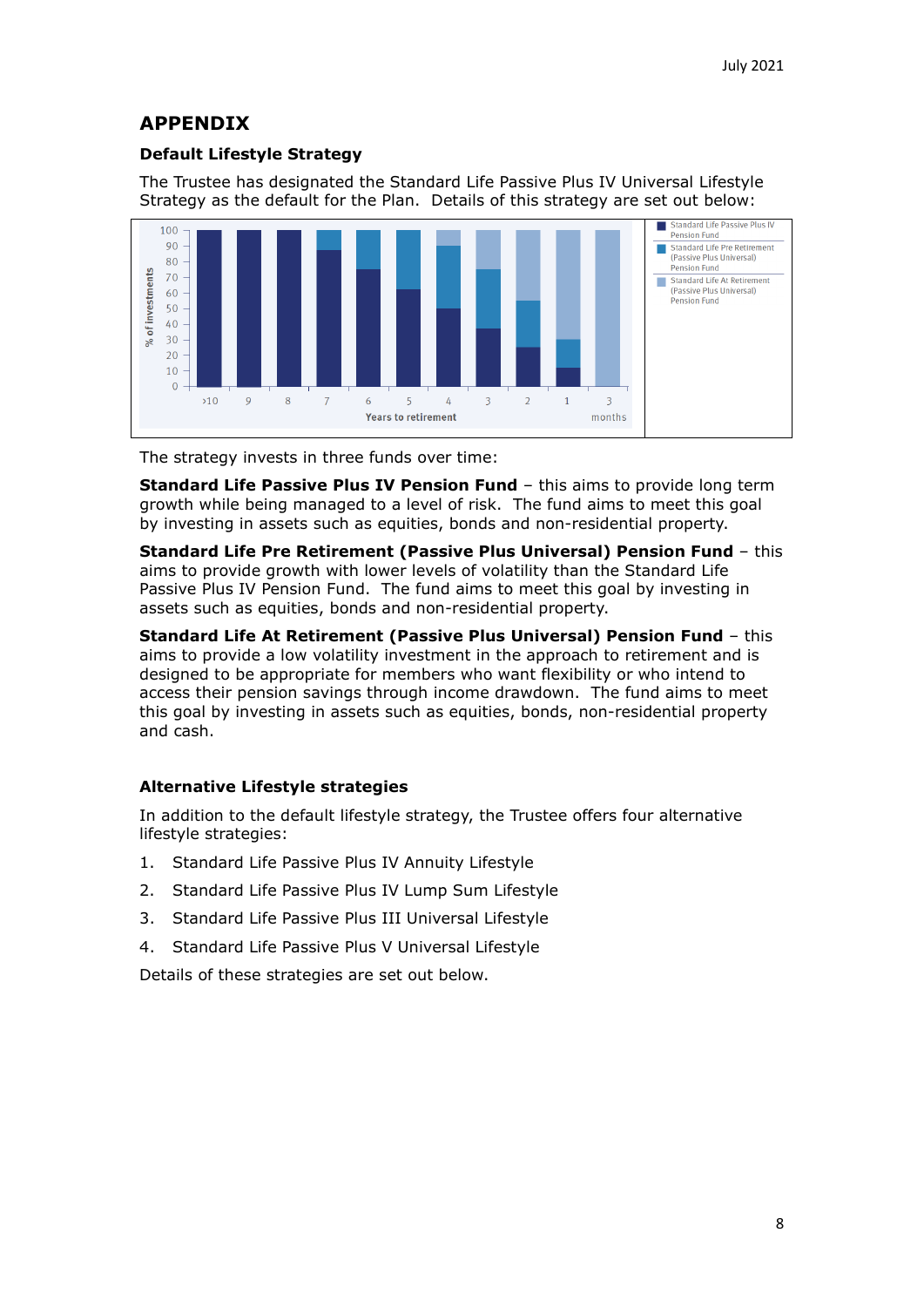

### 1. Standard Life Passive Plus IV Annuity Lifestyle

The strategy invests in three funds over time. Details of the Standard Life Passive Plus IV Pension Fund are set out above and details of the other two funds are set out here:

**Standard Life Pre Retirement (Passive Plus Annuity) Pension Fund** – this aims to provide growth with lower levels of volatility than the Standard Life Passive Plus IV Pension Fund. The fund aims to meet this goal by investing in assets such as equities, bonds and non-residential property.

**Standard Life At Retirement (Passive Plus Annuity) Pension Fund** – this aims to provide a low volatility investment in the approach to retirement and is designed to be appropriate for members who intend to take a cash lump sum and purchase an annuity at retirement. The fund aims to meet this goal by investing in bonds and cash.



### 2. Standard Life Passive Plus IV Lump Sum Lifestyle

The strategy invests in three funds over time. Details of the Standard Life Passive Plus IV Pension Fund are set out above and details of the other two funds are set out here:

**Standard Life Pre Retirement (Passive Plus Lump Sum) Pension Fund** – this aims to provide growth with lower levels of volatility than the Standard Life Passive Plus IV Pension Fund. The fund aims to meet this goal by investing in assets such as equities, bonds and non-residential property.

**Standard Life At Retirement (Passive Plus Lump) Pension Fund** – this aims to provide a low volatility investment in the approach to retirement and is designed to be appropriate for members who intend to take a cash lump sum at retirement. The fund aims to meet this goal by investing in assets such as equities, bonds, non-residential property and cash.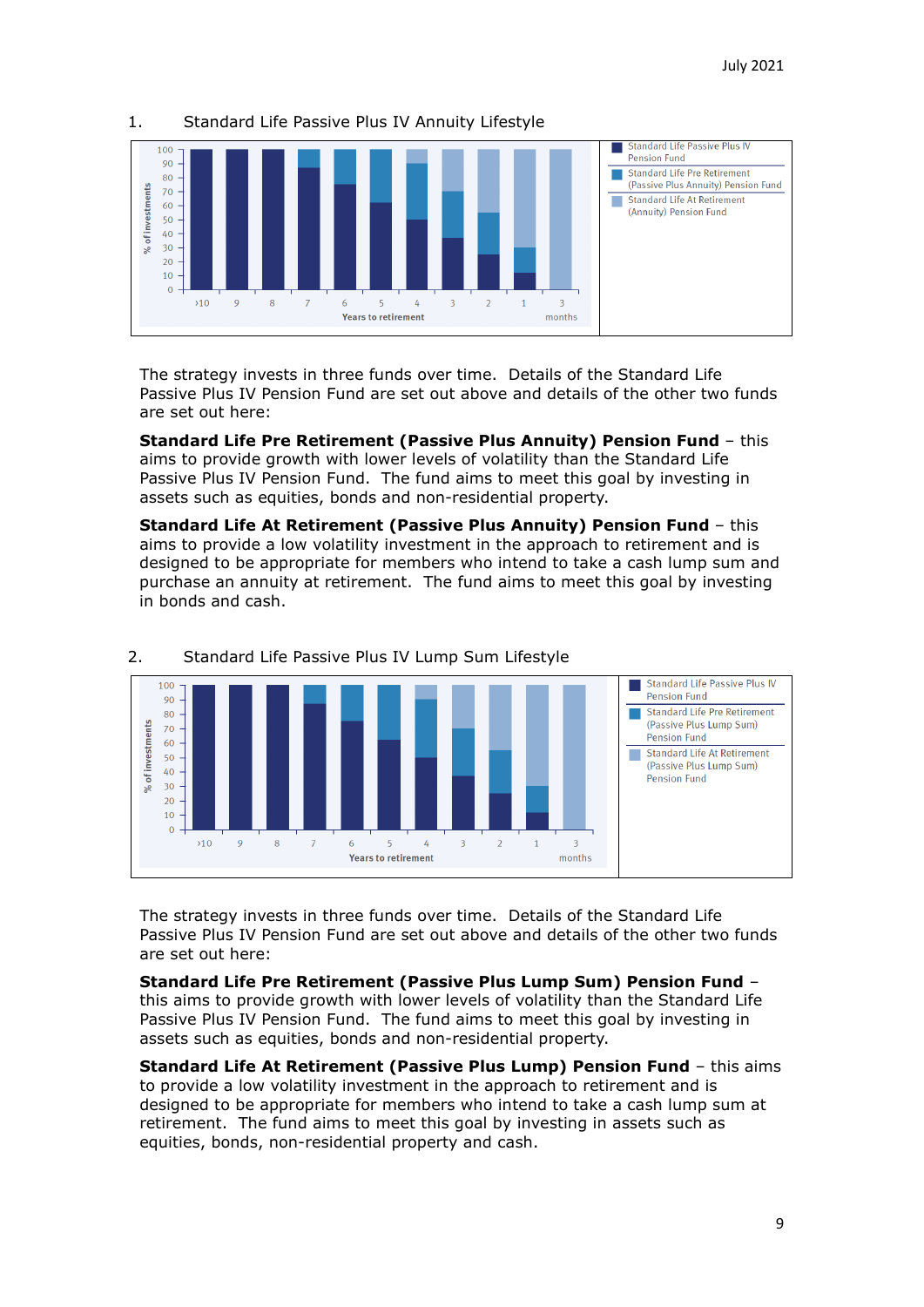

# 3. Standard Life Passive Plus III Universal Lifestyle

The strategy invests in three funds over time. Details of the Standard Life Pre Retirement (Passive Plus Universal) Pension Fund and Standard Life At Retirement (Passive Plus Universal) Pension Fund are set out above.

The **Standard Life Passive Plus III Pension Fund** aims to provide long term growth while being managed to a lower level of volatility than the Standard Life Passive Plus IV Pension Fund. The fund aims to meet this goal by investing in assets such as equities, bonds and non-residential property.



## 4. Standard Life Passive Plus V Universal Lifestyle (higher risk)

The strategy invests in three funds over time. Details of the Standard Life Pre Retirement (Passive Plus Universal) Pension Fund and Standard Life At Retirement (Passive Plus Universal) Pension Fund are set out above.

The **Standard Life Passive Plus V Pension Fund** aims to provide long term growth while being managed to a higher level of volatility than the Standard Life Passive Plus IV Pension Fund. The fund aims to meet this goal by investing in assets such as equities, bonds and non-residential property.